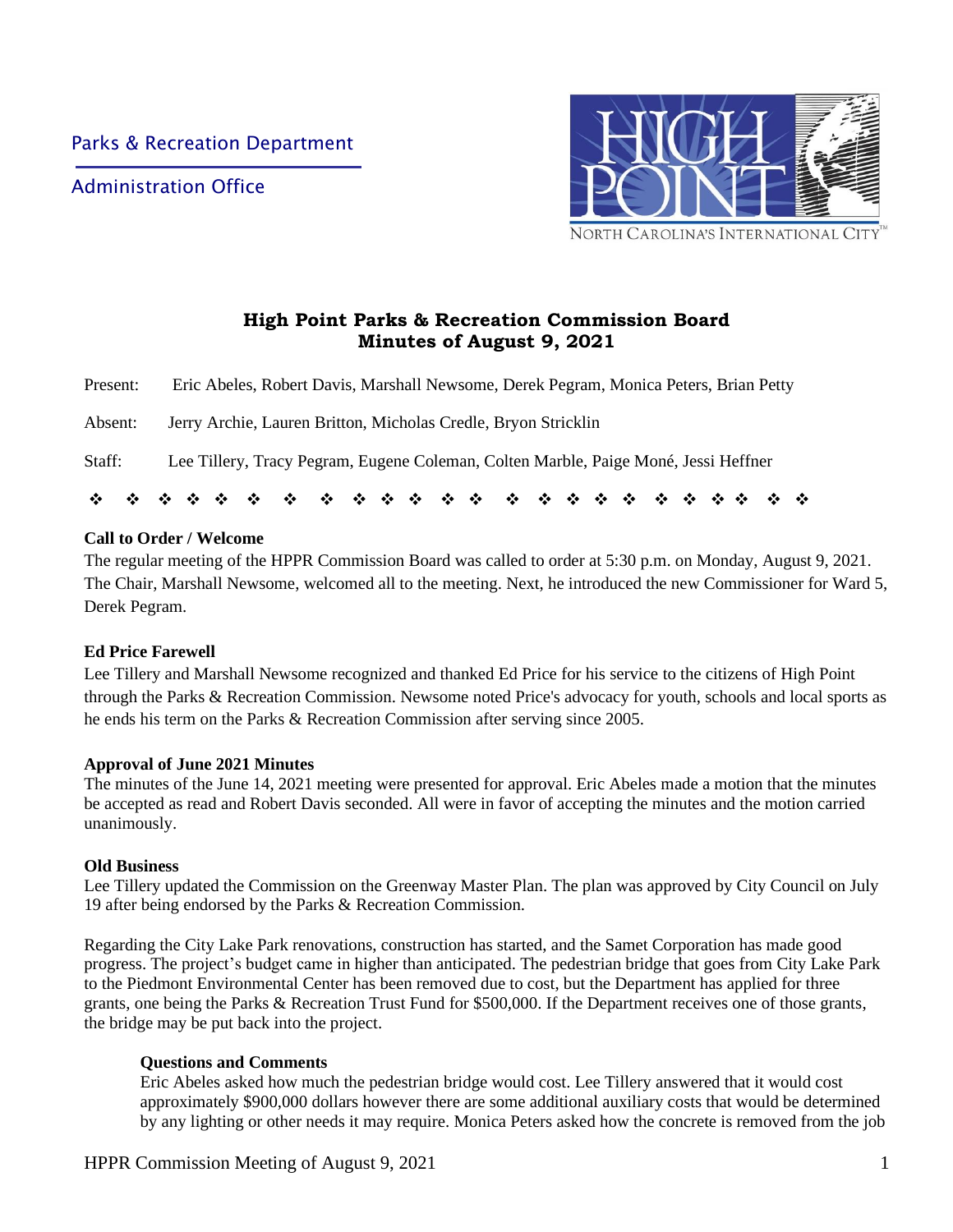site. Lee answered saying that the concrete is picked up and carried away, however it does take a long time because of how heavy the material is. Tracy Pegram added that on the Parks & Recreation website there is live footage of the progress on the City Lake Park renovations featuring four camera angles.

Tracy Pegram presented an update on the CAPRA accreditation. In April the Department finished the accreditation self-assessment, which consisted of 154 national standards of best practices. Of the 154 standards, the Department had to meet 32 fundamental at least 112 of the non-fundamental. At the end of June there was a virtual visitation with parks and recreation professionals from across the country. At the end of the visitation the Department was told that it had met all 154 standards. The next step to accreditation is for Lee and Tracy to attend a hearing before the CAPRA Executive Board on September 8. On September 24, there will be a Best of the Best ceremony at the National Recreation and Parks Conference in Nashville, Tennessee where the Department will be recognized. The hope is that in October the Department will be able to present the award to the Commission. Lee Tillery followed and stated that less than 200 Parks and Recreation agencies are accredited in the United States and North Carolina is tied for third place in having the most accredited agencies.

#### **New Business**

The Commissioners were presented with the current Parks & Recreation Commission Roster. Lee Tillery asked that they ensure all information is correct and to mark anything that needs to be changed. Lee also stated that if a member's term is ending the roster will say if they are eligible for reappointment. Until someone is appointed in the member's position that Commissioner will continue to serve if they are willing and able.

Lee continued with regards to the Department budget, stating that the 2021-2022 budget was passed by City Council in June and the City's budget is back to pre-pandemic numbers in both expenses and expected revenue. The Department will be receiving funds from the American Rescue Act Fund, but it is still being determined what the Department can and cannot use them for. Most likely the funds will be used towards infrastructure needs such as parking facilities, painting, etc. With the upcoming budget there is no expected loss of services and no personnel changes and the hope is that the Department can get back to pre-pandemic visitation and program numbers.

#### **Vice-Chairman Election**

Marshall Newsome stated that the next order of business was to elect a vice-chairman according to the Commission by-laws. Eric Abeles nominated himself and Marshall nominated Robert Davis. The motion was put to a vote and tallied by Jessi Heffner. The results were four votes in favor of Eric Abeles and one vote in favor of Robert Davis.

#### **Staff Reports**

Directors Report – Lee Tillery - This year's Uncle Sam Jam was held Sunday, July 4 and was a huge success. The Department saw attendance comparable to what we had in 2019.

Special Facilities – Colten Marble - Washington Terrace Pool season is ending at the end of the day on Sunday, August 22. The amusements at City Lake Park move to weekend-only operations on August 15 and will close for the season on October 10. Oak Hollow Marina hosted its first "Learn to Sail Camp" on July 26 – 30, and the program was created in partnership with the Oak Hollow Sailing Club.

Parks/Maintenance – Eugene Coleman - Regarding Washington Terrace Pool moving to weekend operations, there had been mechanical issues the Friday before the Commission meeting. The goal was to have a new part by Tuesday, August 10. The Department now has three certified playground inspectors.

#### **Questions and Comments**

Eric Abeles asked how much Washington Terrace Pool is used by the public. Colten Marble responded that in the last few years the Department has seen an increase in attendance because the pool at City Lake Park is closed for renovations. Colten stated that Washington Terrace Pool averages 300 attendees a day. Marshall